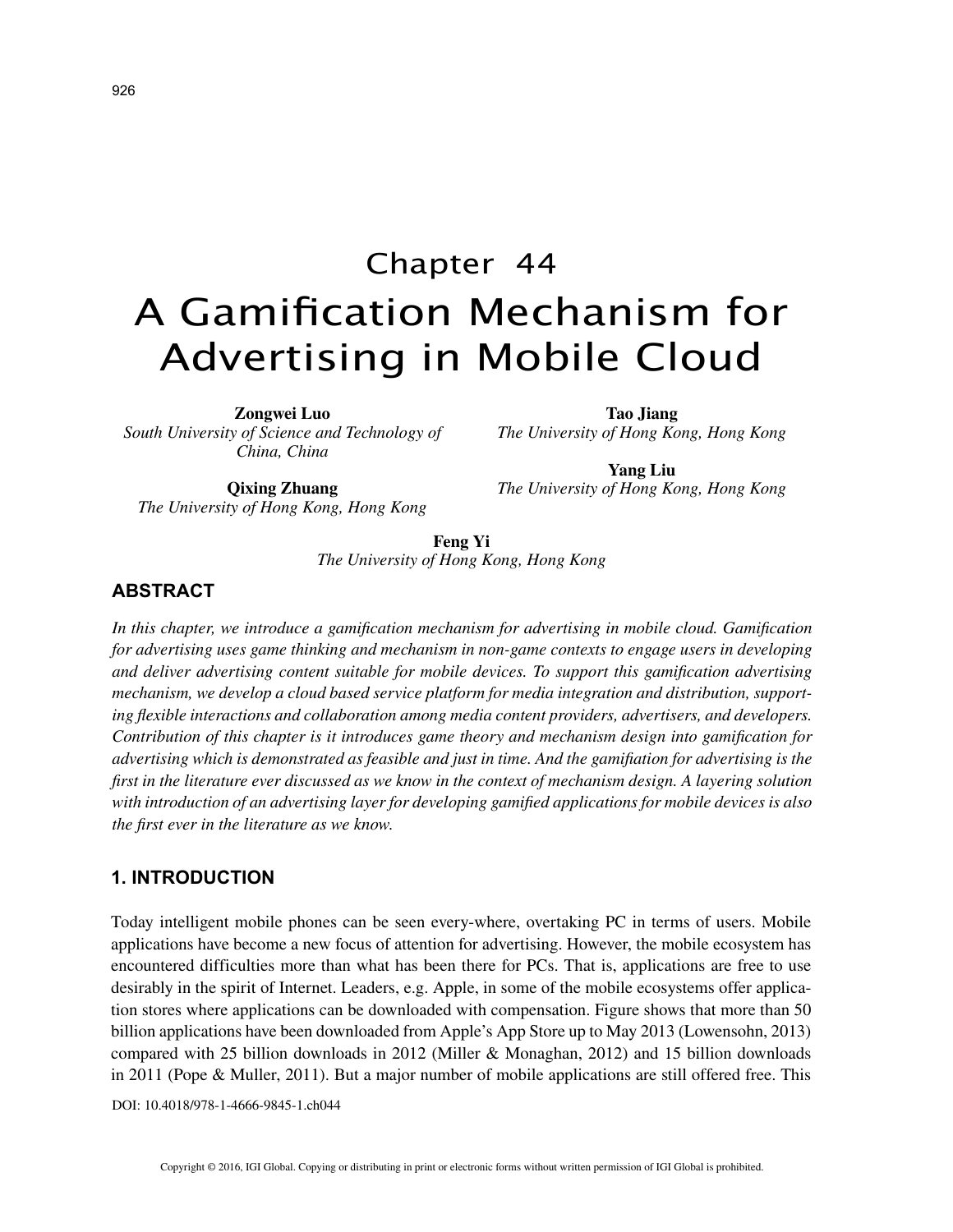#### *A Gamification Mechanism for Advertising in Mobile Cloud*

is because often only top one or two applications in their application category can succeed. Another way to compensate for the application cost is to offer it for free but get return from advertisement. This strategy seems very promising as market leaders including Apple and Google are actively leading mobile operating system development (e.g. iOS and Android) with advertising supporting infrastructures built-in. The problem of this strategy is that the screen size of mobile phones is so small, any display of advertising messages would be rather annoying, instead of encouraging to reach and affect potential advertising targeted buyers.

In this chapter, we propose a gamification mechanism for supporting advertising in mobile devices. Gamification for advertising uses game thinking and mechanism in non-game contexts to engage users in developing advertising content and delivering it into mobile devices. To support this gamification advertising mechanism, we develop a cloud based service platform for media integration and distribution, supporting flexible interactions and collaboration among media content providers, advertisers, and developers. Media content providers supply the advertising resources to the cloud. Advertisers provide requirements to customize the media contents for advertising. Developers will offer systems and tools to assemble advertising resources and integrate them with game content.

Contribution of this chapter is it introduces game theory and mechanism design into gamification for advertising which is demonstrated as feasible and just in time. And the gamifiation for advertising is the first in the literature ever discussed as we know in the context of mechanism design. A layering solution with introduction of an advertising layer for developing gamified applications for mobile devices is also the first ever in the literature as we know.

Organization of this chapter is as follows. Section 2 presents the motivation of this chapter and the problems faced in current mobile advertising. In Section 3, mobile gamification strategies are discussed. Section 4 presents gamification development with a POI advertising method introduced. In Section 5, a city touring game is introduced to illustrate gamification advertising. In Section 6, implementation of the gamified application for city touring is presented to demonstrate the feasibility of mobile gamification for advertising. In Section 7, we discuss about digital advertising identity integration for gamification. In Section 8, related work is reviewed and compared. Evaluation of this gamification mechanism is discussed in Section 9 to highlight the research significance, and Section 10 concludes this chapter.

# **2. MOTIVATION**

## **2.1 Mobile Advertising**

Mobile media compete with traditional media like press, broadcast, television with time and functional displacement. Time displacement refers to that mobile media will compete with traditional media in terms of audiences' time (Qi, 2011). Commonly speaking, in terms of time displacement, mobile media is negative correlated with transitional media, i.e. the more mobile media consumption will lead to the less traditional media consumption. Functional displacement often means to satisfy different requirements with non-reciprocal functions which have the complementary relations (Qi, 2011). Comparing with other traditional media, mobile media have incomparable unique advantages. It can integrate image, audio, and movie. Mobile media's mobility, availability and interactivity makes it a promising candidate for carrying advertising messages.